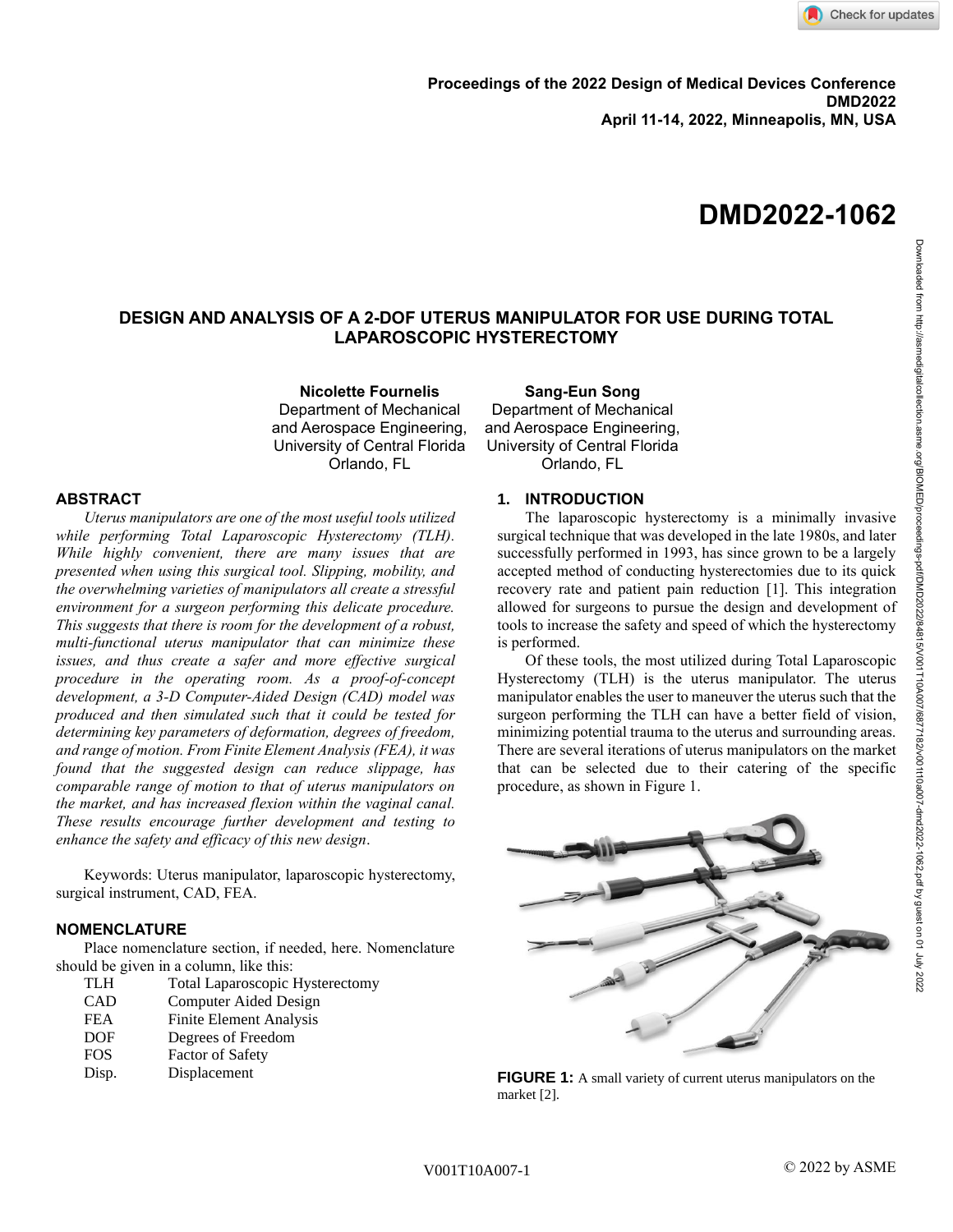Downloaded from http://asmedigitalcollection.asme.org/BlOMED/proceedings-pdf/DMD/2022022/64715/V001110a007-dmd2022-1062.pdf by guest on 01 July 2022<br>Downloaded from http://asmedigitalcollection.asme.org/BlOMED/Proceedings-Downloaded from http://asmedigitalcollection.asme.org/BIOMED/proceedings-pdf/DMD2022/84815/V001T10A007/6877182/v001t10a007-dmd2022-1062.pdf by guest on 01 July 2022

While this tool is successful in controlling the movement of the uterus, there is significant concern for overall safety of this mechanism. It was reported that there is no clinical evidence proving the efficacy of uterus manipulators with respect to the prevention of complications inherent to laparoscopic surgery [3]. Additionally, it is found that an assistant, usually a nurse or other surgical assistant, is assigned to equip the uterus manipulator and guide the uterus according to surgeon instruction. This positioning can be visualized in Figure 2.



**FIGURE 2:** Illustration of the setup in the patient during total laparoscopic hysterectomy [4].

During the duration of the surgery, which typically lasts between 1-3 hours, the assistant must brace the manipulator by hand, causing fatigue and slipping of the mechanism [5]. This is both inefficient and unsafe for both patient and surgical staff, and there has not been much headway in the creation of a better manual uterus manipulator. Thus, it would be important to design and implement a new uterus manipulator that increases overall safety while maintaining efficacy for both the patient and surgical staff.

# **2. MATERIALS AND METHODS**

### **2.1 Design of Model**

The model was designed to provide the following features:

- Two degrees of freedom for uterus manipulation in two common directions, coronal (along the x-axis), and anteroposterior (along the z-axis).
- Wide range of motion in the coronal and anteroposterior directions while inside the uterus
- Flexibility and durability of the body whilst inside the vaginal canal, and
- Unique body shape to reduce slipping.

These parameters then helped to define the final model consisting of a smaller intrauterine ball-jointed arm, a cap for cervical attachment, a specialized curved body, and a ball-jointed handle to maneuver the manipulator within the uterus, which can be seen in Figure 3.



**FIGURE 3:** CAD model of the proposed uterus manipulator design.

## **2.2 Intuitive Mechanism**

The interior mechanism of the manipulator consists of wire connecting the ball joint of the intrauterine arm and the ball joint of the handle. These joints have curved holes measuring 1 mm in diameter, shown in Figure 4, and allow for the two to parallel the others' motion from a distance. That is, while the handle is pushed downward, the intrauterine arm is moved upward, and the same for downward, left, and right motions. While rudimentary, this provides 2 degrees of freedom for the arm, and a range of motion of 58 degrees from the center in 4 directions.



**FIGURE 4:** Cross-sectional view of the ball joint hole curvature in the intrauterine arm (a), and handle (b).

## **2.3 Design Specifications**

In order to specify the required dimensions for the model design, a literature search was conducted to justify appropriate lengths and widths for the uterus manipulator. According to [6], dilation of the cervix is achieved when the cervix dilates to 10 cm. Additionally, [7] states that the length of the cervix is averaged to be 25mm and the uterus length to be 30mm. This information allowed for a diameter of 5mm and a length of 50mm to be selected for the intrauterine arm. The cervical attachment cap has a diameter of 25mm to accommodate for the outer cervical diameter and create a snug fit to prevent external air from creating pressure within the uterus.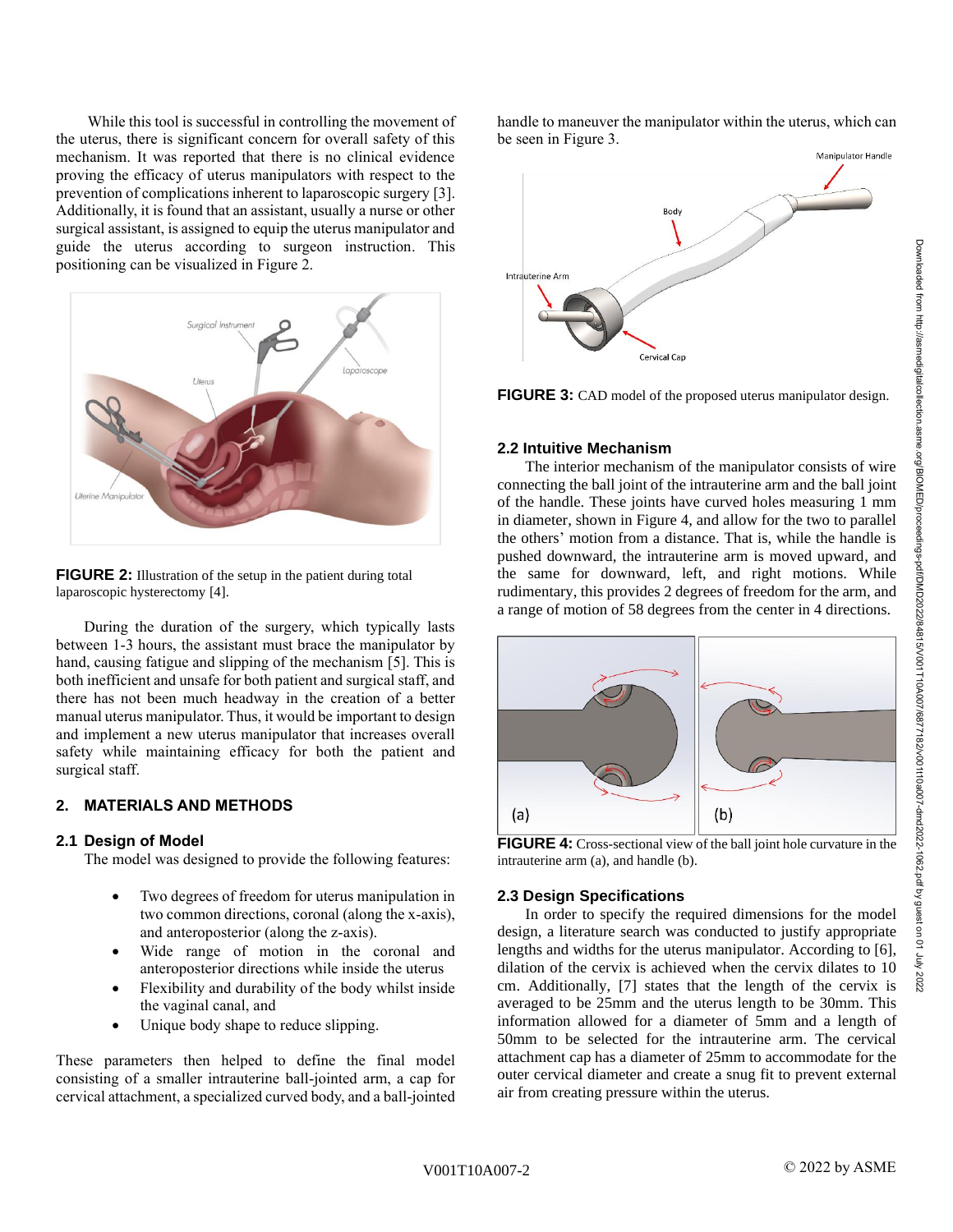The body of the manipulator was designed with curvature such that slipping would be reduced during surgery. This curvature was implemented throughout the length of the body, and a rounded rectangular shape was utilized as the profile, i.e., cross-sectional shape, instead of a cylindrical shape. This unique body design also abided by internal constraints, such as vaginal canal diameter and length. In a study conducted by [8], baseline information collected from five clinical trials using magnetic resonance imaging (MRI) was combined to quantify distribution of a vaginal gel. Seventy-seven MRI scans were performed on 28 women before gel application to establish baseline vaginal measurements. It was found that mean vaginal length from cervix to introitus was 62.7 mm. Vaginal width was largest in the proximal vagina (32.5 mm), decreased as it passed through the pelvic diaphragm (27.8 mm) and was smallest at the introitus (26.2 mm). These measurement restrictions were then applied to the design of the body, resulting in a length of 100mm, a width of 9.75mm, and a height of 7mm. When taking the curvature into account the maximum height of the body became 13mm.

For the manipulating handle, an ergonomic grip was created that increased the size of the shaft gradually to fit more comfortably within the user's hand. Additionally, another ball joint was implemented to intuitively translate the motion from handle to the intrauterine arm.

## **2.4 Material Selection**

The following materials were selected for the proposed design as they compare to the materials that are used in current uterine manipulators, suggesting these materials are safe for use in patients [2].

## **2.4.1 Body**

There are various medical grade materials that can withstand constant usage and still provide a safe and sterile environment for the patient. However, due to the simulation software limitations, it was decided that cross-linked polyethylene (XLPE) would be the best candidate to test for flexion. Crosslinked polyethylene is a versatile, durable thermoplastic that has a high impact resistance and is resistant to chemicals. Furthermore, its low moisture absorption makes it a choice medical grade plastic. It does not fade nor retain dangerous bacteria, can withstand harsh cleaning agents, and it is a porous synthetic polymer that is biologically inert and does not degrade in the body [9].

## **2.4.2 Cervical Cap**

The cervical cap material was chosen with malleability as a priority. It needed to be flexible to be comfortable for the patient and provide a seal for sterility. That in mind, it was determined that the cup be made of a stiff silicone rubber to keep its shape while in the vaginal canal. This unique material is favored across industries because it is skin-contact safe, durable, soft, and flexible [10].

#### **2.4.3 Intrauterine Arm and Handle**

Material specifications for the intrauterine arm were difficult to facilitate due to its purpose within the uterus. There are several reasons a patient would be receiving TLH, and one of the biggest reasons is excessive menstrual bleeding and pain. Additionally, uterus fibroids are also large cause for women to undergo TLH. Fibroids are benign (noncancerous) tumors that grow in the muscle of the uterus and can cause pain, bleeding, and other intrauterine problems [11]. Knowing this, a careful selection needed to be made in order to provide a safe surgical tool that would not accidentally perforate on of these tumors or the uterus. Thus, it was decided that a medical-grade stainless steel (UNS S43000), that was carefully rounded for ease of insertion at the tip, would provide overall comfort for the patient while keeping original function. This material was also selected for the manipulator handle for consistency.

#### **2.5 Simulation Methods**

After development, in order to verify the performance of the proposed model, the final uterus manipulator model was translated into a 3D CAD model using SolidWorks (Dassault Systèmes SolidWorks Corp., MA) finite element analysis (FEA) analysis. The material data for the previously discussed material specifications was used as seen in Table 1.

**TABLE 1:** Material properties of the materials used in the uterus manipulator design [12].

| <b>Material</b>               | Polyethylene | <b>Silicone</b><br><b>Rubber</b> | <b>Stainless Steel</b> |
|-------------------------------|--------------|----------------------------------|------------------------|
| Young's<br>Modulus (GPa)      | 600          | 0.05                             | 205                    |
| Tensile Strength<br>(MPa)     | 18           | 5.5                              | 600                    |
| Compressive<br>Strength (MPa) | 14           | 30                               | 370                    |
| Poisson's Ratio               | 0.33         | 0.49                             | 0.285                  |
| <b>Shear Modulus</b><br>(GPa) |              | 0.02                             | 81                     |
| <b>Elastic Limit</b><br>(MPa) | 23           | 5.5                              | 370                    |

This data was used to calculate the stress, strain, and total displacement when forces were applied to the body, intra uterine arm, and handle, which would be receiving the most amount of contact forces and pressures during TLH.

A combination triangular and square mesh was then generated to adhere to the large amounts of curvature along the entire uterine manipulator. This type of mesh has small inaccuracies; however, it was ultimately selected due to its overall flexibility and production of closer results to real world experiments.

#### **2.6 Anticipated Contact Forces**

After selection and application of materials, a literature search was conducted in order to find appropriate values of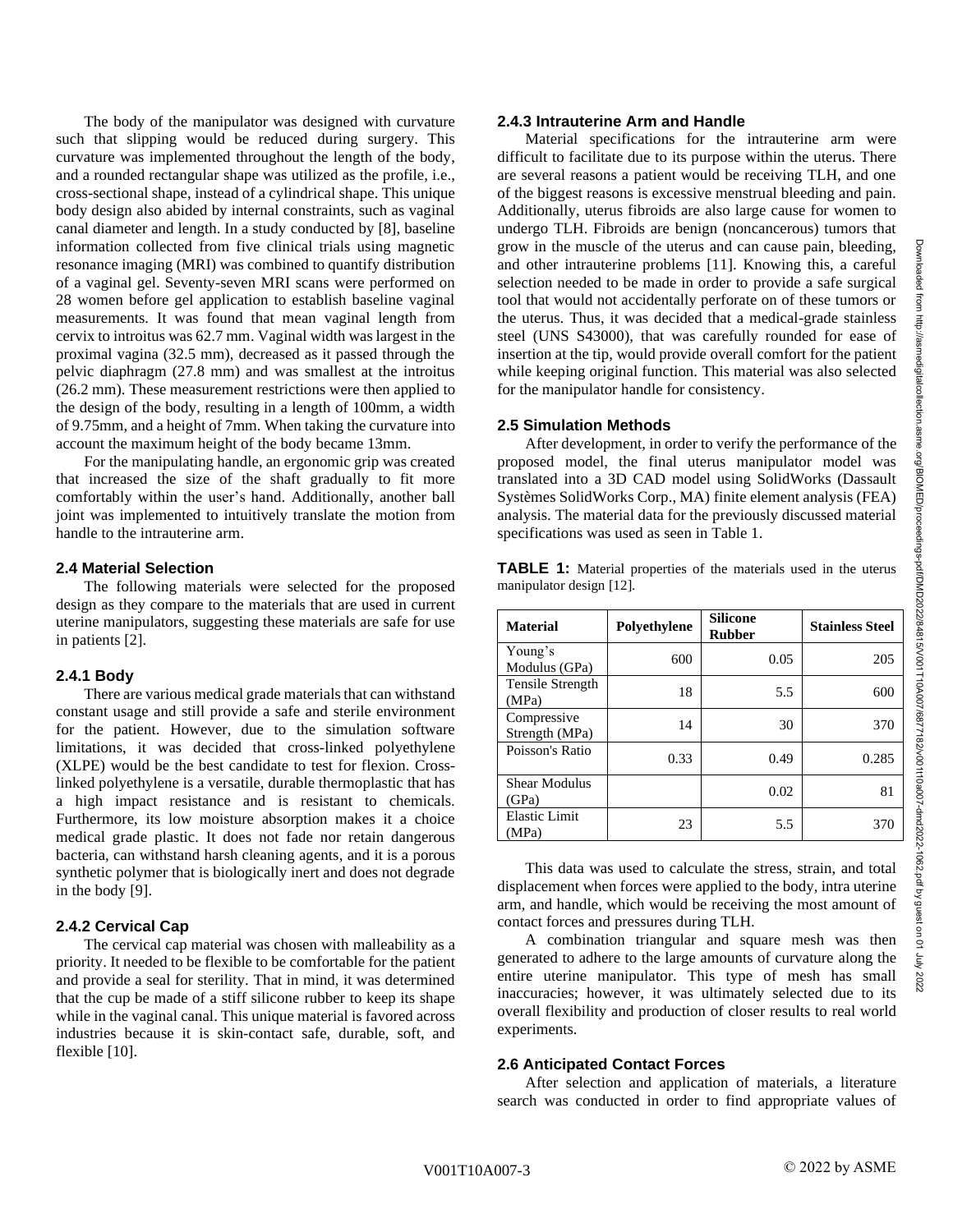Downloaded from http://asmedigitalcollection.asme.org/BIOMED/proceedings-pdf/DMD2022/84815/V001T10A007/6877182/v001t10a007-dmd2022-1062.pdf by guest on 01 July 2022

Downloaded from http://asmedigitalcollection.asme.org/BIOMED/proceedings-pdf/DMD222184315/V0011104007/687718217097-0102-1062.pdf by grest on 01 July 2022

contact forces to apply to the manipulator. It was determined from [13] that 3.20 N of force should be applied to the body to exhibit vaginal wall contraction. Additionally, an intravaginal pressure of 26.8 kPa was applied, as it was found that the vaginal canal can apply this pressure at rest, or under anesthesia during TLH. These parameters were applied concentrically around the arm, similar to how the vaginal canal would be surrounding the arm during surgery.

According to [14], it was found that on average it is about 1.5 to 6.5 N worth of force to insert an intrauterine device depending on type in nulliparous and low parity women. Knowing this, the maximum amount of force was applied to the tip of the intrauterine arm. For the arm to penetrate through the cervical canal, it would need to overcome these forces without causing damage to the cervix, thus creating the need to test how this force would affect the manipulator. In this case, the force was applied to the tip of the arm, normal to the cervix entrance, to simulate breach of the external opening to the uterus.

When considering the forces applied to the handle, it was found that in a study done in [15], where 566 male and female patients, aged 20-94 years were recruited to establish reference values of grip force and pinch grip in 10-year age-spans of an adult population, the average maximum grip force measured between both males and females was 313.8 N. While this amount of grip strength is not necessarily what would be used while performing TLH, it is important to test maximum values to have a range for deformation. The forces here were applied in the same fashion as the arm, as they compress the handle while the manipulator is being used.

# **3. RESULTS AND DISCUSSION**

To verify the design of the model, three experiments were conducted. Each experiment was an application of force on individual sections of the uterus manipulator: the intra uterine arm, the body, and the handle of the mechanism. The selected outputs for these experiments were: stress, strain, and displacement measurements. These were chosen in order to create a baseline for overall design durability and flexibility, and to verify the design parameters stated earlier.

# **3.1 Stress**

Figure 5 shows where the largest amount of von Mises stresses occurs on the intrauterine arm, body, and handle, respectively. Von Mises stress is a value used to determine if a given material will yield or fracture.

These results are valuable in that they allow for visualization of where failure can occur at different areas on the device, and thus allow for improvement such that the potential for failures decreases overall. Fortunately, the outputs were all roughly in the same blue to green margin, resulting in little deformation and very minimal, if any, extreme values for stress.



**FIGURE 5:** Stress analysis results of intrauterine arm, body, and handle (from top to bottom), showing where the most amount of deformation can occur at each tested part.

Additionally, the results for strain correlate to the output for stress as the occur in the same areas and the values for the minimum and maximum are shown in Table 2. Strain is a useful output because it enables the understanding of the total amount of stretching that can occur and allows for the detection of fragile points in the structure. Specifically, a point of fragility can be seen in the intrauterine arm near the ball joint, which could bend to failure with a large enough force applied. This implies that there is a possibility of the arm bending and failing during a cervical breach, which would cause internal complications. Bending points can also be seen at the body (indicated by the green color), where bending is able to occur at the valleys of the curvature; however, this indicates flexibility of the body and, in turn, a higher amount of comfortability for the patient due to is conformation of the shape of the vaginal canal.

#### **3.2 Factor of Safety**

Figure 6 displays where the minimum and maximum values for Factor of Safety (FOS) occur, which is a parameter that expresses how much stronger a system is than it needs to be for the intended load. Thus, the parts are still determined to be safe due to the minimum value for FOS being above the allowable limit of 1. However, the minimum values for each part are still very far from the allowable limit at 4.706e +02 for the intrauterine arm, 1.335e +02 for the body, and 1.934e +02 for the handle, indicating that, while these parts do not reach the highest FOS, they are still able to achieve their intended goal without deformation.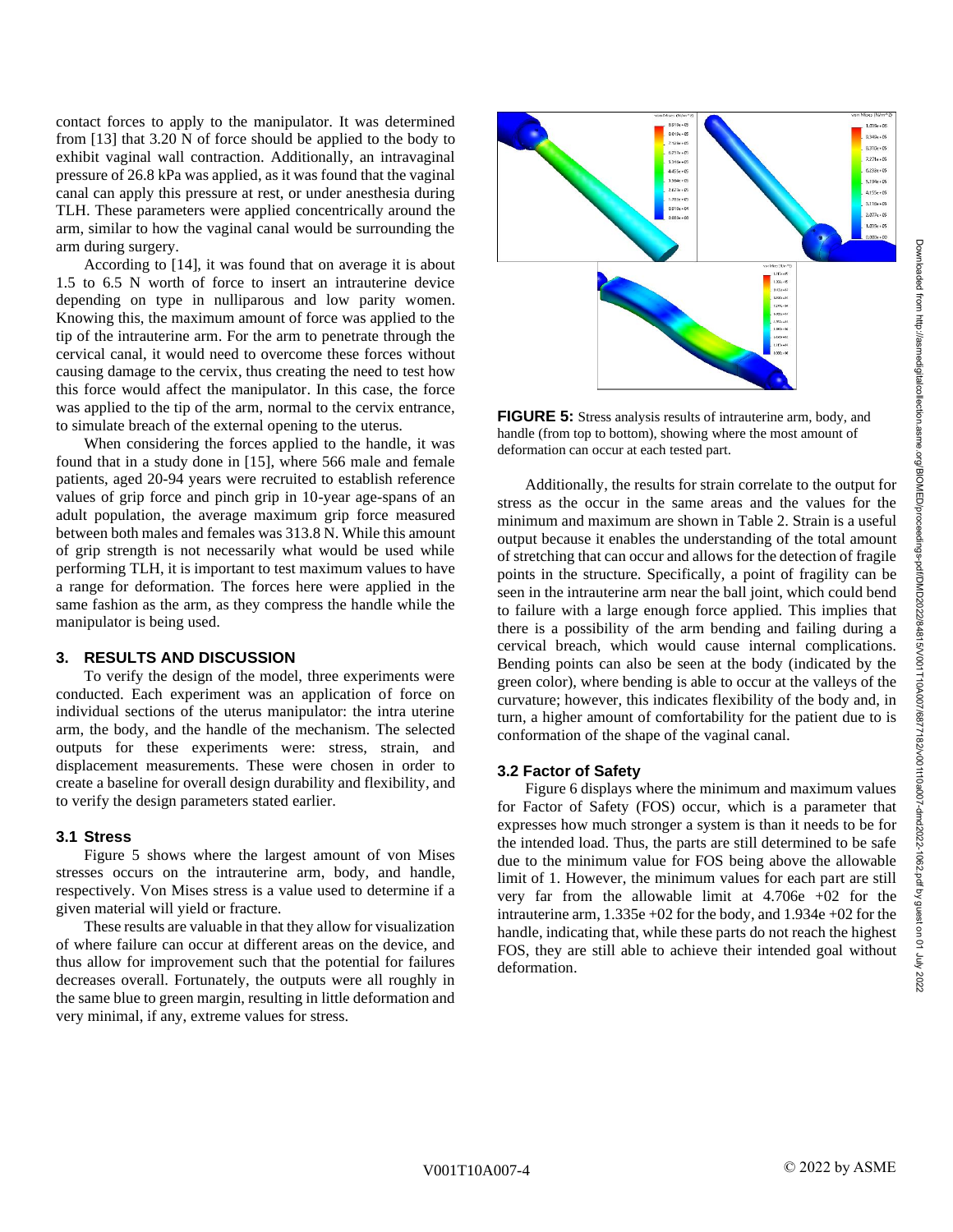

**FIGURE 6:** Factor of Safety analysis results of intrauterine arm, body, and handle (from top to bottom), showing where the most amount of deformation can occur at each tested part.

The minimum and maximum resultant values for stress, strain, displacement (disp), and Factor of Safety (FOS) can all be seen in Table 2, where the minimums and maximums correlate respectively to the blue and red colors in Figures 5 and 6.

**TABLE 2:** Minimum and maximum FEA result values for the intrauterine arm, body, and handle.

| <b>Property</b>     | <b>Intrauterine</b> | <b>Body</b>    | Handle         |
|---------------------|---------------------|----------------|----------------|
|                     | Arm                 |                |                |
| Min Stress $(N/m2)$ | $0.000e +00$        | $0.000e +00$   | $0.000e +00$   |
| Max Stress $(N/m2)$ | $1.039e +06$        | $1.213e + 0.5$ | $8.910e + 0.5$ |
| Min Strain          | $0.000e +00$        | $0.000e +00$   | $0.000e +00$   |
| Max Strain          | $1.428e + 06$       | $1.010e - 04$  | $3.346e + 06$  |
| Min Disp. (mm)      | $1.000e - 30$       | $1.000e - 30$  | $1.000e - 30$  |
| Max Disp. (mm)      | $6.059e + 0.5$      | $3.217e - 02$  | 8.778e - 05    |
| Min FOS             | $4.706e + 02$       | $1.335e + 02$  | $1.934e + 02$  |
| Max FOS             | $1.331e + 04$       | $2.047e + 06$  | $6.364e + 04$  |

While the experiments were successful in displaying the resultant stresses, strains, and displacements of the selected parts, this is still a need for more in-depth testing of the proposed uterus manipulator to gauge if this new design is feasible and safe for the intended application. It would be beneficial to create a physical prototype of this device to fully visualize how the internal mechanism functions and how the proportions of the individual parts relate to one another. Additionally, it can be safely assumed that some of the measurements for the features can be increased to allow for more stability and a more ergonomic structure.

### **4. CONCLUSION**

This work presents the design and FEA testing of a uterus manipulator that was created to incorporate 2 DOF in its range of motion, decrease slipping, and increase safety and efficacy in comparison to current models on the market. The results of the FEA tests found that there were small amounts of mechanical stress and strain resulting from the expected maximum value of applied forces. Additionally, the FOS for each part was above the allowable limit, indicating minimal displacement of each part.

# **REFERENCES**

[1] Macciò, A., Madeddu, C., Kotsonis, P. *et al.* Feasibility and safety of total laparoscopic hysterectomy for huge uteri without the use of uterus manipulator: description of emblematic cases. *Gynecol Surg* **15,** 6 (2018). <https://doi.org/10.1186/s10397-018-1037-5>

[2] K. Storz, Karl Storz uterine manipulators, 2013. [Online]. Available: http://docs.exhausmed.com/DOCS/KARLSTORZ/2013/Catalo

gues/uterine-manipulators.PDF. [Accessed: 05-Nov-2021].

[3] Abdel Khalek, Y., Bitar, R., Christoforou, C. *et al.* Uterus manipulator in total laparoscopic hysterectomy: safety and usefulness. *Updates Surg* **72,** 1247–1254 (2020). <https://doi.org/10.1007/s13304-019-00681-w>

[4] A. Soni, "Laparoscopic total hysterectomy," MISC at Bombay Hospital, 2017. [Online]. Available: https://www.drashutoshsoni.com/index.php/procedures/gynecol ogy/laparoscopic-total-hysterectomy/. [Accessed: 05-Nov-2021].

[5] Yip, H.M., Li, P., Navarro-Alarcon, D. *et al.* Towards developing a robot assistant for uterus positioning during hysterectomy: system design and experiments. Robot. Biomim. 1, 9 (2014)[. https://doi.org/10.1186/s40638-014-0009-0](https://doi.org/10.1186/s40638-014-0009-0)

[6] O. Evbuomwan, "Physiology, cervical dilation," StatPearls [Internet]., 07-May-2021. [Online]. Available: https://www.ncbi.nlm.nih.gov/books/NBK557582/. [Accessed: 29-Oct-2021].

[7] J. Verguts, L. Ameye, T. Bourne, and D. Timmerman, "Normative data for uterus size according to age and gravidity and possible role of the classical golden ratio," Ultrasound in Obstetrics & amp; Gynecology, vol. 42, no. 6, pp. 713–717, 2013.

[8] K. T. Barnhart, A. Izquierdo, E. S. Pretorius, D. M. Shera, M. Shabbout, and A. Shaunik, "Baseline dimensions of the human vagina," Human Reproduction, vol. 21, no. 6, pp. 1618–1622, 2006.

[9] B. M. P. Medical, "What are the best types of plastic for medical equipment or devices?," BMPMedical, 21-Jun-2021. [Online]. Available: https://bmpmedical.com/what-plastics-areused-in-medical-

devices/#:~:text=Polyethylene%20is%20a%20versatile%2C%2 0durable,can%20withstand%20harsh%20cleaning%20agents. [Accessed: 01-Feb-2022].

[10] C. Bay Molding, "Silicone rubber: What is medical grade silicone?," Casco Bay Molding. [Online]. Available: https://www.cascobaymolding.com/silicone#:~:text=Silicone% 20rubber%2C%20also%20known%20as,and%20soft%20to%2 0the%20touch. [Accessed: 01-Feb-2022].